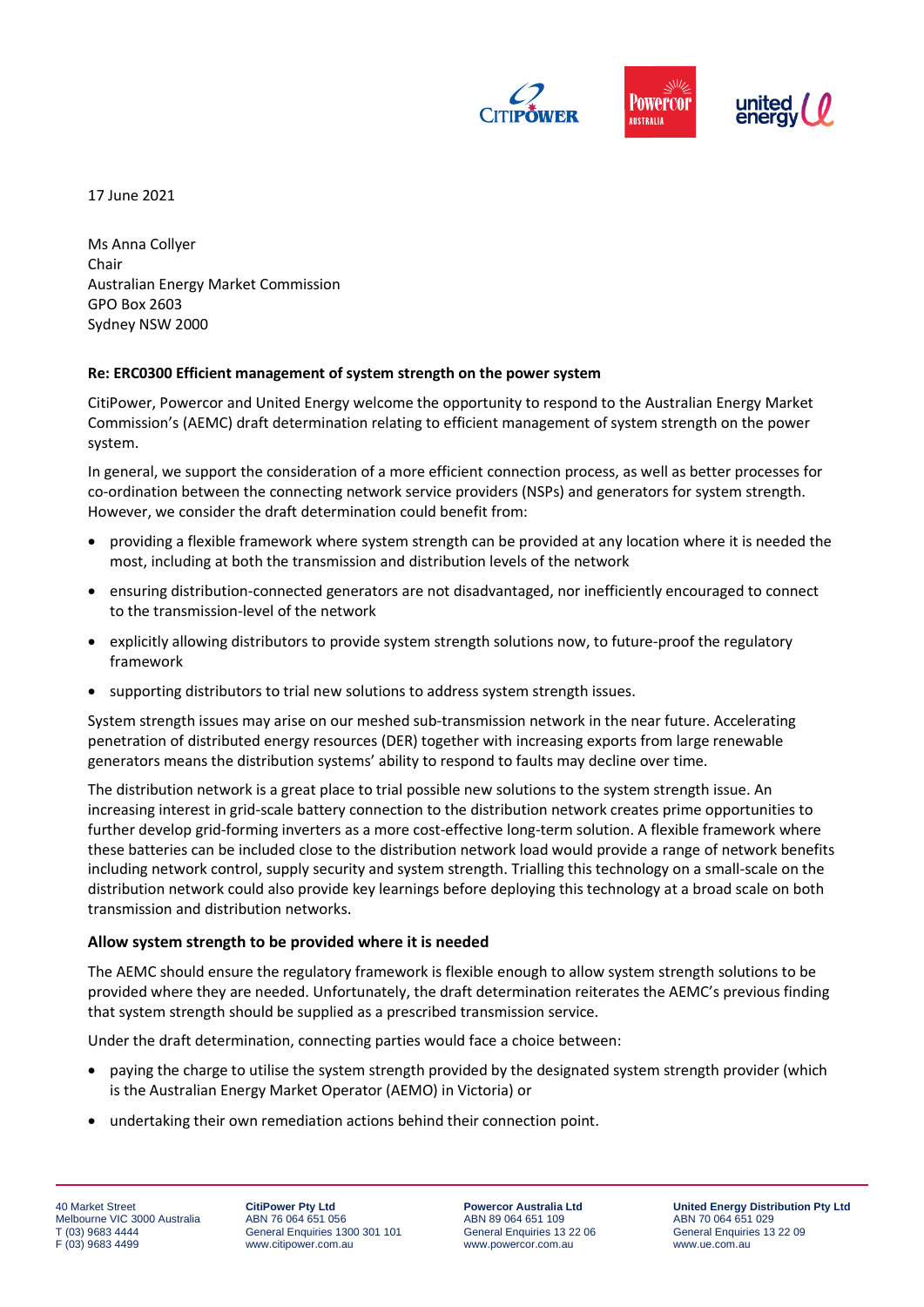The AEMC recognises that parties who connect close to system strength nodes should face charges that are lower than the costs of self-remediation, and are therefore likely to pay the charge.<sup>1</sup> Those parties that choose to locate further away would face higher charges, and may elect to either self-remediate or abandon their project.

This proposal may disadvantage generators seeking to connect to the distribution network. Allowing system strength remediation solutions to be provided on both the distribution and transmission networks would provide the following advantages:

- a fleet of smaller synchronous condensers on the distribution network would provide greater redundancy and reduce the number and frequency of generator constraints in the event of synchronous condenser outages or failures
- issues on the sub-transmission network can be most efficiently addressed at the sub-transmission level. Locations on the transmission network may not be able to be found to provide an equivalent solution at a comparable cost
- generators would not be disadvantaged in their access to system strength solutions if they can be provided at either the distribution or transmission levels of the network. If new system strength is provided via dedicated transmission connections these will be more electrically 'distant' to distribution projects required to call on them, increasing costs and further disincentivising distribution connections.

If the distribution network is the best place to address a system strength need, then it should be permitted under the regulatory framework. As distributors can provide system strength solutions in an efficient, reliable and distributed manner, they should not be precluded from supplying that solution.

# **Ensure distribution-connected generators are not disadvantaged**

The AEMC's draft determination should not artificially and inefficiently disincentivise generators from connecting to the distribution network. This would be contrary to the National Electricity Objective.

In Victoria, the solution provided by a system strength provider will likely be at a terminal station, or elsewhere on the transmission network. The AEMC has previously noted that a system strength solution can be placed in the distribution network by a System Strength Service Provider (a Transmission Network Service Provider, TNSP) through the joint planning process between TNSPs and distributors.<sup>2</sup> Under the draft determination, most if not all system strength solutions will be placed in the transmission network since it will be easier for the TNSP to do so and given the system strength nodes defined by AEMO are all on the transmission system.

Generators may inefficiently be encouraged to connect to the transmission network. As noted above, if system strength is only delivered by dedicated transformers to the transmission network, the benefits would be reduced for any distribution-connected generator.

## **Allow distributors to provide solutions now to future-proof the regulatory framework**

To deliver a holistic and future-proof system strength framework, the AEMC must allow distributors to be able to provide solutions now given we will need to in the future. Therefore, the AEMC should explicitly allow system strength to form part of a distribution service, where the costs can be included in the regulated asset base (RAB).

System strength issues may arise on our meshed sub-transmission network in the near future. Accelerating levels of DER on our low-voltage network combined with increasing number of large-scale renewable generators exporting to our high-voltage networks means the distribution systems' ability to respond to faults may decline

<sup>1</sup> AEMC, Efficient management of system strength on the power system, Draft rule determination, 29 April 2021, para 67.

<sup>2</sup> AEMC, Investigation into System Strength Frameworks in the NEM, Final Report, 15 October 2020, pp. 90-97.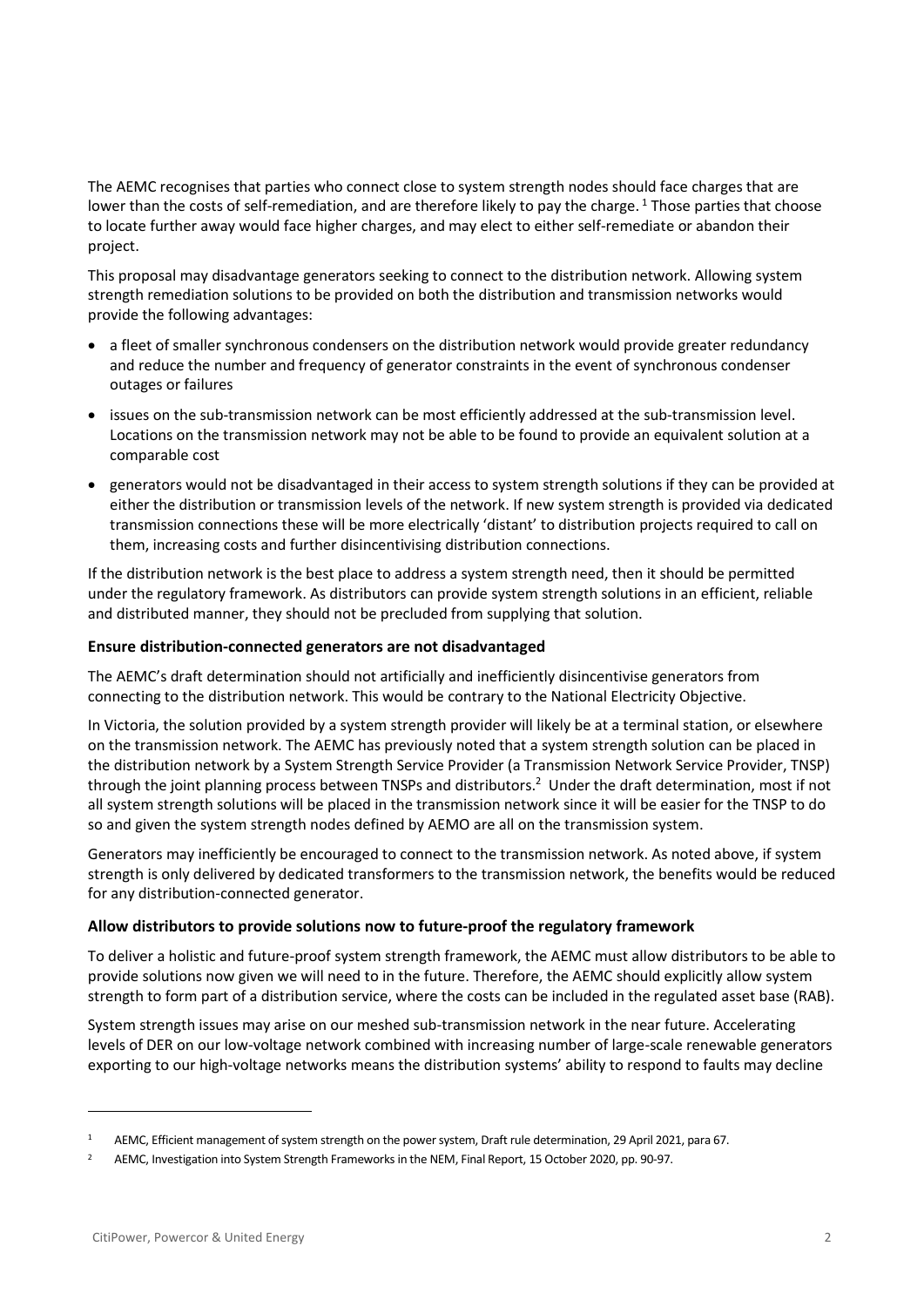over time. Distributors need to be able to address this as it arises, and for it to form part of the distribution service.

Distributors must also be allowed to offer efficient system strength solutions to generators connecting to our network. Distributors know where generators are intending to connect to their network and could also coordinate the system strength requirements of multiple projects to provide an efficient solution in terms of scale and scope at a combined location. Alternatively, distributors could provide for multiple generators over time using scalable system strength solutions delivered within their networks.

We are well placed to manage system strength issues on the network. Powercor was heavily involved in resolving the system strength issue that impacted four generators connected to our sub-transmission network, in the "West Murray Five" incident. Our teams have demonstrated their expertise to investigate and address system strength issues including the complex process of inverter control tuning across multiple generator sites.

Similar to any other NSP, we have full capability to perform system strength studies and propose efficient and effective solutions. Furthermore, our capability in detailed electromagnetic transient (EMT) modelling has been improved significantly to manage connection applications since the introduction of the System Strength Impact Assessment Guidelines.

System strength solutions should not be ring-fenced away from distributors. The AEMC proposes to block distributors from supplying this co-ordinated and efficient level of system strength, but has failed to articulate any clear reasons why. In Victoria, this amounts to an arbitrary block on distributors providing system strength solutions on the distribution side of a 66kV transmission connection. Yet a TNSP operating assets at the same 66kV level would be able to provide a solution only metres away.

## **Support distributors to trial new solutions to address system strength issues**

The AEMC should support distributors in trialling innovative system strength solutions on the network, such as grid-forming inverters combined with storage. Batteries provide a range of network services and will become a key asset in distribution networks in the future.

Grid-forming inverters combined with storage are emerging as an exciting alternative to synchronous condensers. While synchronous condensers are recognised as an older technology that can be used to manage system strength issues, recent events in Queensland have highlighted their limitations in terms of interacting with other network assets and customers equipment. Grid-forming inverters together with storage, in the form of a battery, could provide a range of benefits to distributors:

- supply security
- alleviate thermal constraints
- assist in managing minimum demand by storing DER and solar/wind generation
- voltage stability
- harmonic dampening
- address inertia shortfalls
- support system strength.

Customers would benefit from improved network reliability with fewer outages as the grid transitions to a greater reliance on renewable energy from intermittent generators.

Ring-fencing us from providing system strength solutions is problematic, as batteries will form a key asset in our network in the future. In discussions with AEMC staff, it has been proposed that an affiliated entity of the distributor could provide system strength to the connecting and prospective generators. However, this proposal is flawed: